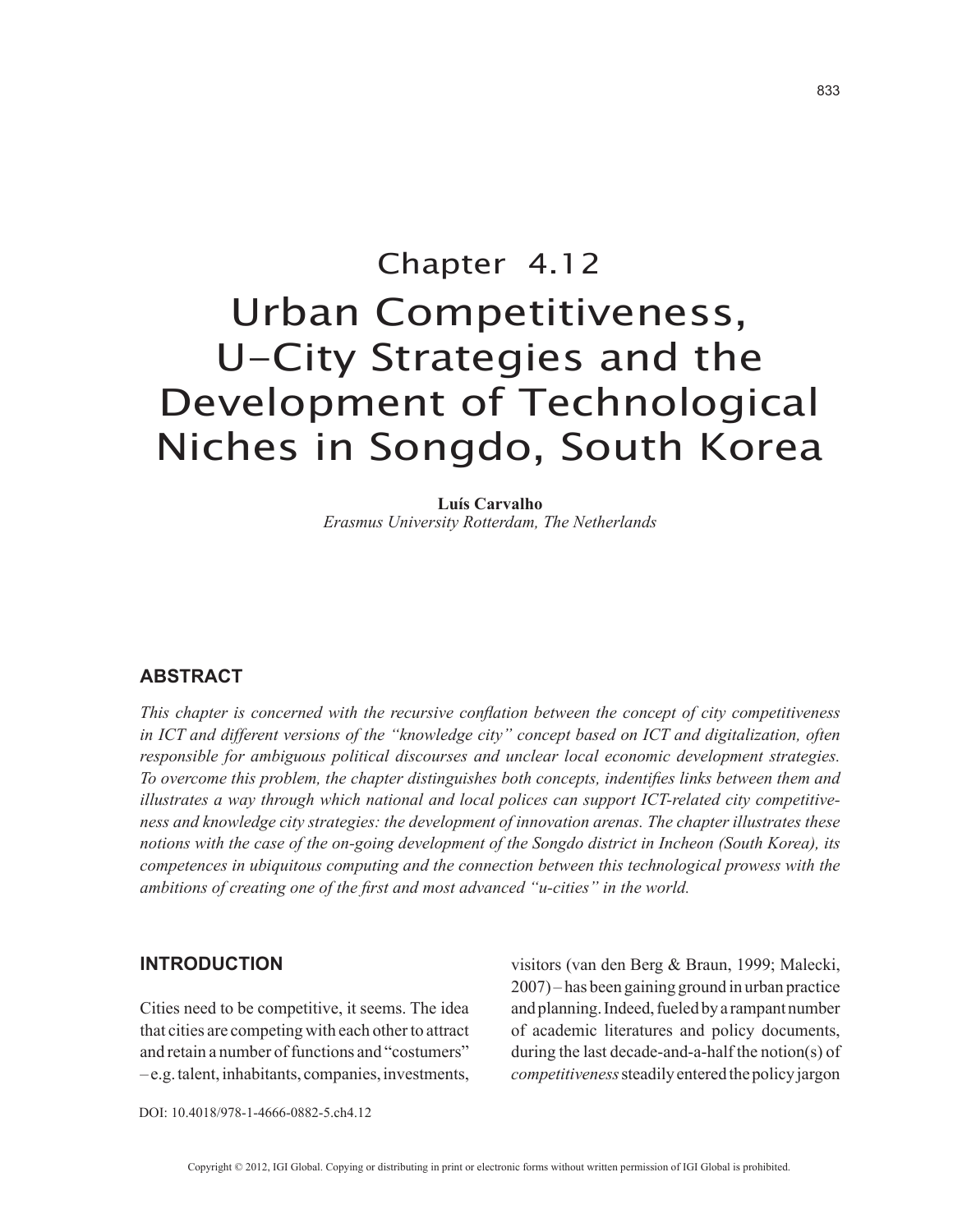and the agendas of many urban policymakers worldwide (Begg, 1999; Bristow, 2005).

There have been several types of celebrated, and sometimes conflated, policy initiatives to play the "territorial competitiveness game": the support of Porter's clusters (Porter, 1990, 2000), the steering of innovation systems (Cooke, 2001), the promotion of creative cities (Laudry, 2000; Florida, 2002), the engineering of intelligent cities (Komninos, 2002) and knowledge-based urban development (Yigitancalar et al., 2008), and so on. This phenomenon has been intimately linked with considerable fuss around the development of several urban and regional plans and strategies in which knowledge, innovation and creativity became unavoidable buzzwords. Unfortunately, the meaning of these concepts is far from stable and shared between different scholars, policy makers and stakeholders. Suffering from this conceptual conflation, lack of shared meaning and the intrinsic elusiveness of some of those concepts (Kitson et al., 2004), evidence so far shows disappointing results of territorial competitiveness and innovation strategies.

This chapter focuses in one of those arenas of conceptual and policy conflation: the role and relevance of Information and Communication Technologies (ICT) fostering urban competitiveness. The rationale here is to show that recent ICT breakthroughs – namely the contemporary developments in ubiquitous computing technologies (Weiser, 1991; Jeon et al., 2007) – can play a significant role in urban competitiveness, but this may happen through different mechanisms, which are related, but should be disentangled if we are to better inform policy making. To do so, the chapter distinguishes between the notion of *city competitiveness in ICT*, focused on the development of internationally competitive and territorially anchored clusters of economic activities, and *city competitiveness through the use of ICT*, concerned with the use of ICT in cities as a tool to foster e.g. efficient urban services, facilitate

the integration of urban functions, social inclusion and participative democracy.

After making this conceptual frame clear, the chapter explores these two dimensions through the case of the pioneer *(u)biquitous-city strategy* and sensor technology development taking place in the new Songdo district (hereafter Songdo) in the Korean city of Incheon, 30 Km away from Seoul. Songdo anchors several national and local policy initiatives towards the development of an international cutting-edge sensor and utechnology cluster, and hosts unique knowledgesupportive services, as well as many national and foreign companies. Simultaneously, the on-going spatial planning and infrastructure development prospects in the area are directed to provide fertile ground for the experimentation of futuristic u-city concepts and services in homes and public space, targeting demanding city users (e.g. expatriate workers). Korean government envisages a network of u-cities throughout the country, and, simultaneously, to endow national firms with first-mover competitive advantages.

The chapter proceeds by arguing that these two dimensions both relate with the district and the city's competitiveness prospects, though in different ways. Borrowing and introducing the notion of *technological niche management* from social studies of innovation (Hoogma et al., 2002; Truffer et al., 2002), the chapter argues that these two dimensions may come virtuously together in Songdo, namely as the district plays the role of an "innovation laboratory" for exploring, testing and early exploiting u-technologies and its applications, while supporting its embeddedness in daily city life. It argues that the distinctive role of Songdo concerning the link ICT-competitiveness unfolds by providing ground for nurturing these two dimensions separately, but also by fostering the permanent interaction between the technological development of u-solutions (inside companies and R&D centers) and its real-life city applications toward an attractive, efficient and livable city. The